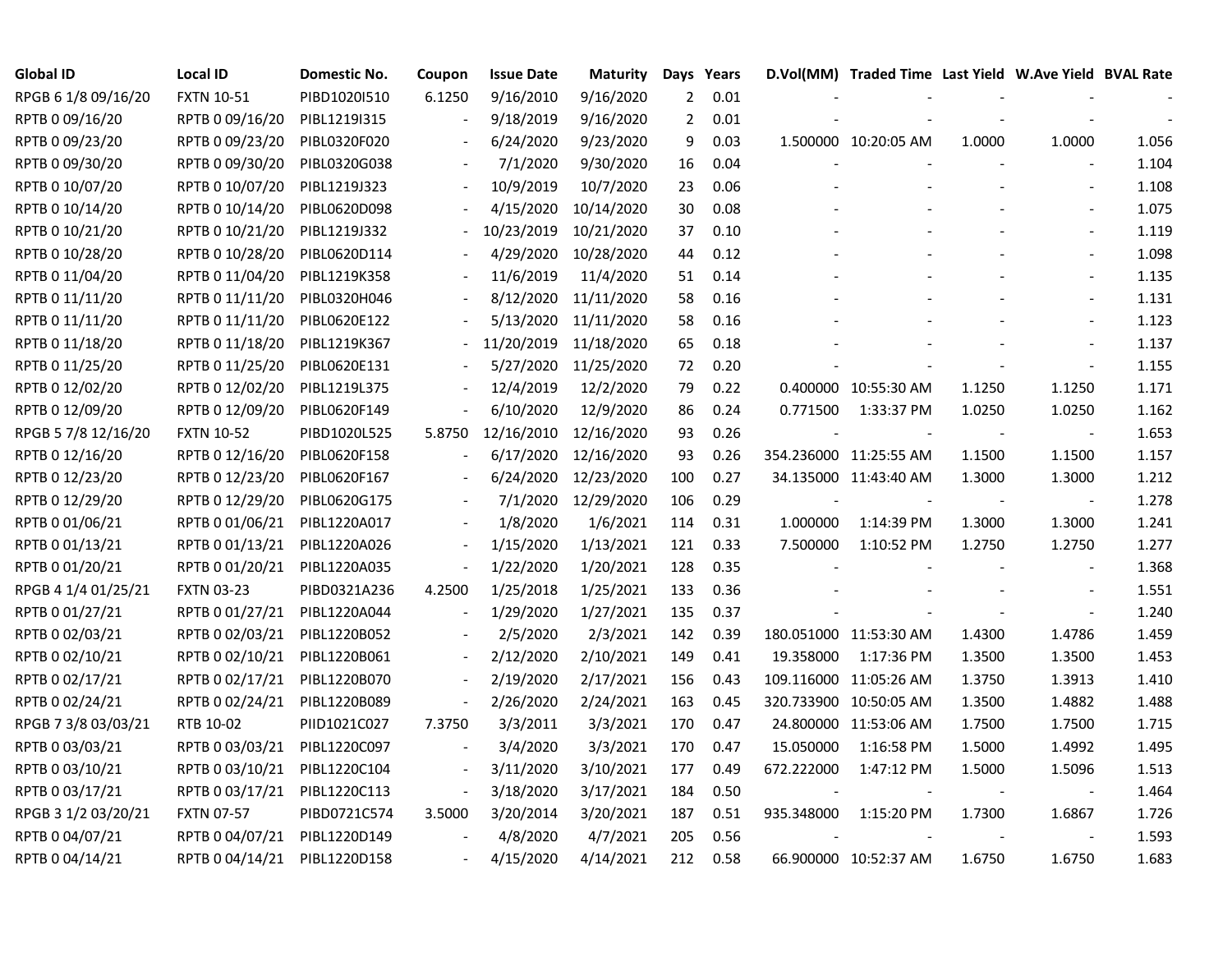| Global ID            | <b>Local ID</b>   | Domestic No. | Coupon                   | <b>Issue Date</b>     | <b>Maturity</b> |     | Days Years | D.Vol(MM)  | Traded Time Last Yield W.Ave Yield BVAL Rate |        |                          |       |
|----------------------|-------------------|--------------|--------------------------|-----------------------|-----------------|-----|------------|------------|----------------------------------------------|--------|--------------------------|-------|
| RPTB 0 04/21/21      | RPTB 0 04/21/21   | PIBL1220D167 |                          | 4/22/2020             | 4/21/2021       | 219 | 0.60       | 2.579000   | 1:12:47 PM                                   | 1.6350 | 1.6271                   | 1.648 |
| RPGB 6 1/2 04/28/21  | <b>FXTN 10-53</b> | PIBD1021D531 | 6.5000                   | 4/28/2011             | 4/28/2021       | 226 | 0.62       |            |                                              |        | $\sim$                   | 1.807 |
| RPTB 0 04/28/21      | RPTB 0 04/28/21   | PIBL1220D176 |                          | 4/29/2020             | 4/28/2021       | 226 | 0.62       | 5.090000   | 1:18:54 PM                                   | 1.6350 | 1.6350                   | 1.640 |
| RPTB 0 05/05/21      | RPTB 0 05/05/21   | PIBL1220E184 |                          | 5/6/2020              | 5/5/2021        | 233 | 0.64       |            |                                              |        |                          | 1.738 |
| RPTB 0 05/12/21      | RPTB 0 05/12/21   | PIBL1220E193 | $\overline{\phantom{a}}$ | 5/13/2020             | 5/12/2021       | 240 | 0.66       |            |                                              |        |                          | 1.719 |
| RPTB 0 05/19/21      | RPTB 0 05/19/21   | PIBL1220E200 | $\blacksquare$           | 5/20/2020             | 5/19/2021       | 247 | 0.68       |            |                                              |        |                          | 1.685 |
| RPTB 0 05/26/21      | RPTB 0 05/26/21   | PIBL1220E219 |                          | 5/27/2020             | 5/26/2021       | 254 | 0.70       | 36.834000  | 9:29:22 AM                                   | 1.7500 | 1.6758                   | 1.753 |
| RPTB 0 06/02/21      | RPTB 0 06/02/21   | PIBL1220F227 |                          | 6/3/2020              | 6/2/2021        | 261 | 0.72       |            |                                              |        |                          | 1.714 |
| RPTB 0 06/09/21      | RPTB 0 06/09/21   | PIBL1220F236 |                          | 6/10/2020             | 6/9/2021        | 268 | 0.73       |            |                                              |        | $\sim$                   | 1.719 |
| RPGB 4 7/8 06/13/21  | RTB 03-09         | PIID0321F092 | 4.8750                   | 6/13/2018             | 6/13/2021       | 272 | 0.75       | 3.300000   | 1:20:21 PM                                   | 1.9000 | 1.8303                   | 1.836 |
| RPTB 0 06/16/21      | RPTB 0 06/16/21   | PIBL1220F245 |                          | 6/17/2020             | 6/16/2021       | 275 | 0.75       | 0.974000   | 1:20:10 PM                                   | 1.7250 | 1.7250                   | 1.760 |
| RPTB 0 06/23/21      | RPTB 0 06/23/21   | PIBL1220F254 | $\overline{\phantom{a}}$ | 6/24/2020             | 6/23/2021       | 282 | 0.77       | 6.891000   | 1:11:59 PM                                   | 1.7250 | 1.7254                   | 1.766 |
| RPTB 0 06/30/21      | RPTB 0 06/30/21   | PIBL1220G262 |                          | 7/1/2020              | 6/30/2021       | 289 | 0.79       |            |                                              |        | $\sim$                   | 1.775 |
| RPTB 0 07/07/21      | RPTB 0 07/07/21   | PIBL1220G271 |                          | 7/8/2020              | 7/7/2021        | 296 | 0.81       |            |                                              |        |                          | 1.783 |
| RPTB 0 07/14/21      | RPTB 0 07/14/21   | PIBL1220G280 |                          | 7/15/2020             | 7/14/2021       | 303 | 0.83       |            |                                              |        |                          | 1.836 |
| RPTB 0 07/21/21      | RPTB 0 07/21/21   | PIBL1220G299 |                          | 7/22/2020             | 7/21/2021       | 310 | 0.85       |            |                                              |        |                          | 1.783 |
| RPTB 0 07/28/21      | RPTB 0 07/28/21   | PIBL1220G306 |                          | 7/29/2020             | 7/28/2021       | 317 | 0.87       |            |                                              |        |                          | 1.792 |
| RPTB 0 08/04/21      | RPTB 0 08/04/21   | PIBL1220H314 | $\overline{\phantom{a}}$ | 8/5/2020              | 8/4/2021        | 324 | 0.89       |            |                                              |        |                          | 1.804 |
| RPTB 0 08/11/21      | RPTB 0 08/11/21   | PIBL1220H323 | $\overline{\phantom{a}}$ | 8/12/2020             | 8/11/2021       | 331 | 0.91       |            |                                              |        | $\sim$                   | 1.799 |
| RPTB 0 08/18/21      | RPTB 0 08/18/21   | PIBL1220H332 | $\overline{\phantom{a}}$ | 8/19/2020             | 8/18/2021       | 338 | 0.93       | 219.118000 | 9:49:05 AM                                   | 1.8200 | 1.8200                   | 1.830 |
| RPTB 0 08/25/21      | RPTB 0 08/25/21   | PIBL1220H341 |                          | 8/26/2020             | 8/25/2021       | 345 | 0.95       |            |                                              |        | $\blacksquare$           | 1.779 |
| RPTB 0 09/01/21      | RPTB 0 09/01/21   | PIBL12201359 |                          | 9/2/2020              | 9/1/2021        | 352 | 0.96       | 3.400000   | 1:03:59 PM                                   | 1.7950 | 1.7950                   | 1.768 |
| RPTB 0 09/08/21      | RPTB 0 09/08/21   | PIBL1220I368 | $\overline{\phantom{a}}$ | 9/9/2020              | 9/8/2021        | 359 | 0.98       | 192.427000 | 1:17:31 PM                                   | 1.8000 | 1.8007                   | 1.810 |
| RPGB 5 3/4 10/20/21  | RTB 10-03         | PIID1021J039 | 5.7500                   | 10/20/2011            | 10/20/2021      | 401 | 1.10       |            |                                              |        | $\blacksquare$           | 1.947 |
| RPGB 5 3/4 11/24/21  | <b>FXTN 10-55</b> | PIBD1021K551 | 5.7500                   | 11/24/2011 11/24/2021 |                 | 436 | 1.19       |            |                                              |        | $\blacksquare$           | 1.976 |
| RPGB 63/8 01/19/22   | <b>FXTN 10-54</b> | PIBD1022G545 | 6.3750                   | 7/19/2011             | 1/19/2022       | 492 | 1.35       | 0.100000   | 1:24:42 PM                                   | 2.0000 | 2.0000                   | 1.934 |
| RPGB 4 01/26/22      | <b>FXTN 05-74</b> | PIBD0522A747 | 4.0000                   | 1/26/2017             | 1/26/2022       | 499 | 1.37       |            | 144.800000 11:28:44 AM                       | 1.9200 | 1.9200                   | 1.964 |
| RPGB 15 03/14/22     | <b>FXTN 20-02</b> | PIBD2022C021 | 15.0000                  | 3/14/2002             | 3/14/2022       | 546 | 1.50       |            |                                              |        |                          | 2.053 |
| RPGB 4 3/4 07/04/22  | <b>FXTN 03-24</b> | PIBD0322G247 | 4.7500                   | 7/4/2019              | 7/4/2022        | 658 | 1.80       | 15.000000  | 1:42:52 PM                                   | 2.2250 | 2.2250                   | 2.112 |
| RPGB 4 7/8 08/02/22  | <b>FXTN 10-56</b> | PIBD1022H562 | 4.8750                   | 8/2/2012              | 8/2/2022        | 687 | 1.88       |            |                                              |        |                          | 2.155 |
| RPGB 4 3/4 09/13/22  | <b>FXTN 10-57</b> | PIBD1022I570 | 4.7500                   | 9/13/2012             | 9/13/2022       | 729 | 2.00       |            |                                              |        |                          | 2.186 |
| RPGB 12 3/4 10/17/22 | <b>FXTN 20-03</b> | PIBD2022J033 | 12.7500                  | 10/17/2002            | 10/17/2022      | 763 | 2.09       |            |                                              |        | $\overline{\phantom{a}}$ | 2.206 |
| RPGB 4 5/8 12/04/22  | RTB 05-11         | PIID0522L114 | 4.6250                   | 12/4/2017             | 12/4/2022       | 811 | 2.22       | 28.000000  | 1:41:11 PM                                   | 2.3000 | 2.2957                   | 2.249 |
| RPGB 4 12/06/22      | <b>FXTN 10-58</b> | PIBD1022L585 | 4.0000                   | 12/6/2012             | 12/6/2022       | 813 | 2.23       | 702.500000 | 1:04:59 PM                                   | 2.3750 | 2.2685                   | 2.320 |
| RPGB 4 3/8 02/11/23  | RTB 03-10         | PIID0323B101 | 4.3750                   | 2/11/2020             | 2/11/2023       | 880 | 2.41       | 861.330000 | 1:40:11 PM                                   | 2.3250 | 2.2627                   | 2.325 |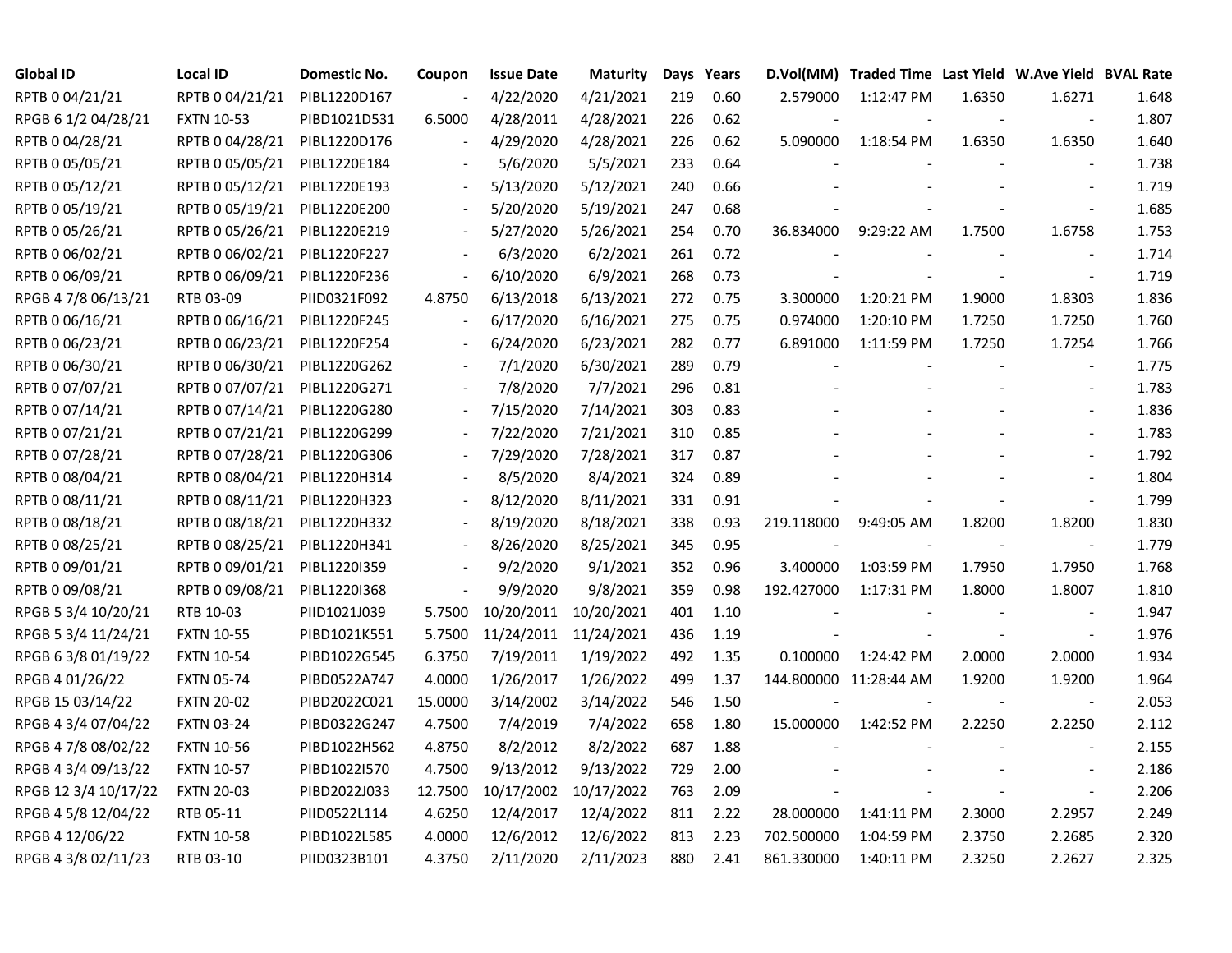| <b>Global ID</b>     | <b>Local ID</b>   | Domestic No. | Coupon  | <b>Issue Date</b> | <b>Maturity</b>       | Days | Years |             | D.Vol(MM) Traded Time Last Yield W.Ave Yield BVAL Rate |        |                          |       |
|----------------------|-------------------|--------------|---------|-------------------|-----------------------|------|-------|-------------|--------------------------------------------------------|--------|--------------------------|-------|
| RPGB 13 02/20/23     | <b>FXTN 20-04</b> | PIBD2023B048 | 13.0000 | 2/20/2003         | 2/20/2023             | 889  | 2.43  |             |                                                        |        |                          | 2.282 |
| RPGB 5 1/2 03/08/23  | <b>FXTN 05-75</b> | PIBD0523C752 | 5.5000  | 3/8/2018          | 3/8/2023              | 905  | 2.48  |             |                                                        |        |                          | 2.355 |
| RPGB 3 1/2 04/21/23  | <b>FXTN 07-58</b> | PIBD0723D588 | 3.5000  | 4/21/2016         | 4/21/2023             | 949  | 2.60  |             |                                                        |        |                          | 2.138 |
| RPGB 11 7/8 05/29/23 | <b>FXTN 20-05</b> | PIBD2023E054 | 11.8750 | 5/29/2003         | 5/29/2023             | 987  | 2.70  |             |                                                        |        | $\overline{\phantom{a}}$ | 2.342 |
| RPGB 3 1/4 08/15/23  | RTB 10-04         | PIID1023H046 | 3.2500  | 8/15/2013         | 8/15/2023 1,065       |      | 2.92  |             | 30.800000 11:23:59 AM                                  | 2.4500 | 2.4584                   | 2.426 |
| RPGB 2 3/8 09/10/23  | <b>FXTN 03-25</b> | PIBD0323I252 | 2.3750  | 9/10/2020         | 9/10/2023 1,091       |      | 2.99  | 1116.840000 | 1:57:36 PM                                             | 2.4500 | 2.4100                   | 2.414 |
| RPGB 11 3/8 10/23/23 | <b>FXTN 20-06</b> | PIBD2023J068 | 11.3750 | 10/23/2003        | 10/23/2023 1,134      |      | 3.11  |             |                                                        |        | $\blacksquare$           | 2.426 |
| RPGB 6 1/4 03/12/24  | RTB 05-12         | PIID0524C129 | 6.2500  | 3/12/2019         | 3/12/2024 1,275       |      | 3.49  |             | 1.100000 10:32:20 AM                                   | 2.5000 | 2.5000                   | 2.410 |
| RPGB 4 1/2 04/20/24  | <b>FXTN 07-59</b> | PIBD0724D595 | 4.5000  | 4/20/2017         | 4/20/2024 1,314       |      | 3.60  |             |                                                        |        | $\sim$                   | 2.617 |
| RPGB 12 3/8 06/03/24 | <b>FXTN 20-07</b> | PIBD2024F075 | 12.3750 | 6/3/2004          | 6/3/2024 1,358        |      | 3.72  |             |                                                        |        | $\sim$                   | 2.538 |
| RPGB 12 7/8 08/05/24 | <b>FXTN 20-08</b> | PIBD2024H086 | 12.8750 | 8/5/2004          | 8/5/2024 1,421        |      | 3.89  |             |                                                        |        | $\overline{\phantom{a}}$ | 2.569 |
| RPGB 4 1/8 08/20/24  | <b>FXTN 10-59</b> | PIBD1024H595 | 4.1250  | 8/20/2014         | 8/20/2024 1,436       |      | 3.93  |             |                                                        |        | $\overline{\phantom{a}}$ | 2.688 |
| RPGB 4 1/4 10/17/24  | <b>FXTN 05-76</b> | PIBD0524J762 | 4.2500  | 10/17/2019        | 10/17/2024 1,494      |      | 4.09  |             |                                                        |        | $\sim$                   | 2.410 |
| RPGB 13 3/4 11/11/24 | <b>FXTN 20-09</b> | PIBD2024K091 | 13.7500 | 11/11/2004        | 11/11/2024 1,519      |      | 4.16  |             |                                                        |        | $\overline{\phantom{a}}$ | 2.613 |
| RPGB 5 3/4 04/12/25  | <b>FXTN 07-61</b> | PIBD0725D618 | 5.7500  | 4/12/2018         | 4/12/2025 1,671       |      | 4.58  | 0.300000    | 1:43:48 PM                                             | 2.7250 | 2.7250                   | 2.641 |
| RPGB 12 1/8 04/14/25 | <b>FXTN 20-10</b> | PIBD2025D103 | 12.1250 | 4/14/2005         | 4/14/2025 1,673       |      | 4.58  |             |                                                        |        |                          | 2.677 |
| RPGB 2 5/8 08/12/25  | RTB 05-13         | PIID0525H130 | 2.6250  | 8/12/2020         | 8/12/2025 1,793       |      | 4.91  | 4486.620000 | 1:55:09 PM                                             | 2.8000 | 2.7502                   | 2.822 |
| RPGB 3 5/8 09/09/25  | <b>FXTN 10-60</b> | PIBD10251608 | 3.6250  | 9/9/2015          | 9/9/2025 1,821        |      | 4.99  |             | 42.000000 11:44:21 AM                                  | 2.7000 | 2.7190                   | 2.747 |
| RPGB 12 1/8 10/20/25 | <b>FXTN 20-11</b> | PIBD2025J116 | 12.1250 | 10/20/2005        | 10/20/2025 1,862      |      | 5.10  |             |                                                        |        | $\blacksquare$           | 2.749 |
| RPGB 18 1/4 11/29/25 | <b>FXTN 25-01</b> | PIBD2525K015 | 18.2500 | 11/29/2000        | 11/29/2025 1,902      |      | 5.21  |             |                                                        |        | $\overline{\phantom{a}}$ | 2.760 |
| RPGB 10 1/4 01/19/26 | <b>FXTN 20-12</b> | PIBD2026A122 | 10.2500 | 1/19/2006         | 1/19/2026 1,953       |      | 5.35  |             |                                                        |        | $\blacksquare$           | 2.774 |
| RPGB 6 1/4 02/14/26  | <b>FXTN 07-62</b> | PIBD0726B627 | 6.2500  | 2/14/2019         | 2/14/2026 1,979       |      | 5.42  | 14.010000   | 1:50:25 PM                                             | 2.8500 | 2.8500                   | 2.801 |
| RPGB 3 1/2 09/20/26  | RTB 10-05         | PIID1026I057 | 3.5000  | 9/20/2016         | 9/20/2026 2,197       |      | 6.02  | 12.500000   | 1:56:00 PM                                             | 3.1500 | 2.9484                   | 2.921 |
| RPGB 6 1/4 10/20/26  | RTB 15-01         | PIID1526J019 | 6.2500  | 10/20/2011        | 10/20/2026 2,227      |      | 6.10  |             | 0.500000 11:35:14 AM                                   | 2.8750 | 2.8750                   | 2.845 |
| RPGB 8 12/07/26      | <b>FXTN 20-13</b> | PIBD2026L139 | 8.0000  | 12/7/2006         | 12/7/2026 2,275       |      | 6.23  |             |                                                        |        | $\overline{\phantom{a}}$ | 2.853 |
| RPGB 5 3/8 03/01/27  | RTB 15-02         | PIID1527C023 | 5.3750  | 3/1/2012          | 3/1/2027 2,359        |      | 6.46  |             |                                                        |        | $\overline{\phantom{a}}$ | 2.873 |
| RPGB 4 3/4 05/04/27  | <b>FXTN 10-61</b> | PIBD1027E617 | 4.7500  | 5/4/2017          | 5/4/2027 2,423        |      | 6.63  |             | 100.000000 10:22:56 AM                                 | 2.8869 | 2.8869                   | 2.906 |
| RPGB 8 5/8 09/06/27  | <b>FXTN 20-14</b> | PIBD2027I140 | 8.6250  | 9/6/2007          | 9/6/2027 2,548        |      | 6.98  |             |                                                        |        |                          | 2.893 |
| RPGB 6 1/4 03/22/28  | <b>FXTN 10-63</b> | PIBD1028C635 | 6.2500  | 3/22/2018         | 3/22/2028 2,746       |      | 7.52  |             |                                                        |        |                          | 2.905 |
| RPGB 9 1/2 12/04/28  | <b>FXTN 20-15</b> | PIBD2028L151 | 9.5000  | 12/4/2008         | 12/4/2028 3,003       |      | 8.22  |             |                                                        |        | $\overline{\phantom{a}}$ | 2.923 |
| RPGB 67/8 01/10/29   | <b>FXTN 10-64</b> | PIBD1029A644 | 6.8750  | 1/10/2019         | 1/10/2029 3,040       |      | 8.32  | 3.000000    | 1:33:27 PM                                             | 2.9250 | 2.9250                   | 2.802 |
| RPGB 8 3/4 05/27/30  | <b>FXTN 20-16</b> | PIBD2030E166 | 8.7500  | 5/27/2010         | 5/27/2030 3,542       |      | 9.70  |             |                                                        |        | $\blacksquare$           | 2.953 |
| RPGB 2 7/8 07/09/30  | <b>FXTN 10-65</b> | PIBD1030G655 | 2.8750  | 7/9/2020          | 7/9/2030 3,585        |      | 9.82  |             |                                                        |        | $\overline{\phantom{a}}$ | 2.809 |
| RPGB 12 1/2 07/28/30 | <b>FXTN 25-02</b> | PIBD2530G029 | 12.5000 | 7/28/2005         | 7/28/2030 3,604       |      | 9.87  |             |                                                        |        |                          | 2.947 |
| RPGB 11 1/4 01/26/31 | <b>FXTN 25-03</b> | PIBD2531A032 | 11.2500 | 1/26/2006         | 1/26/2031 3,786 10.37 |      |       |             |                                                        |        |                          | 2.965 |